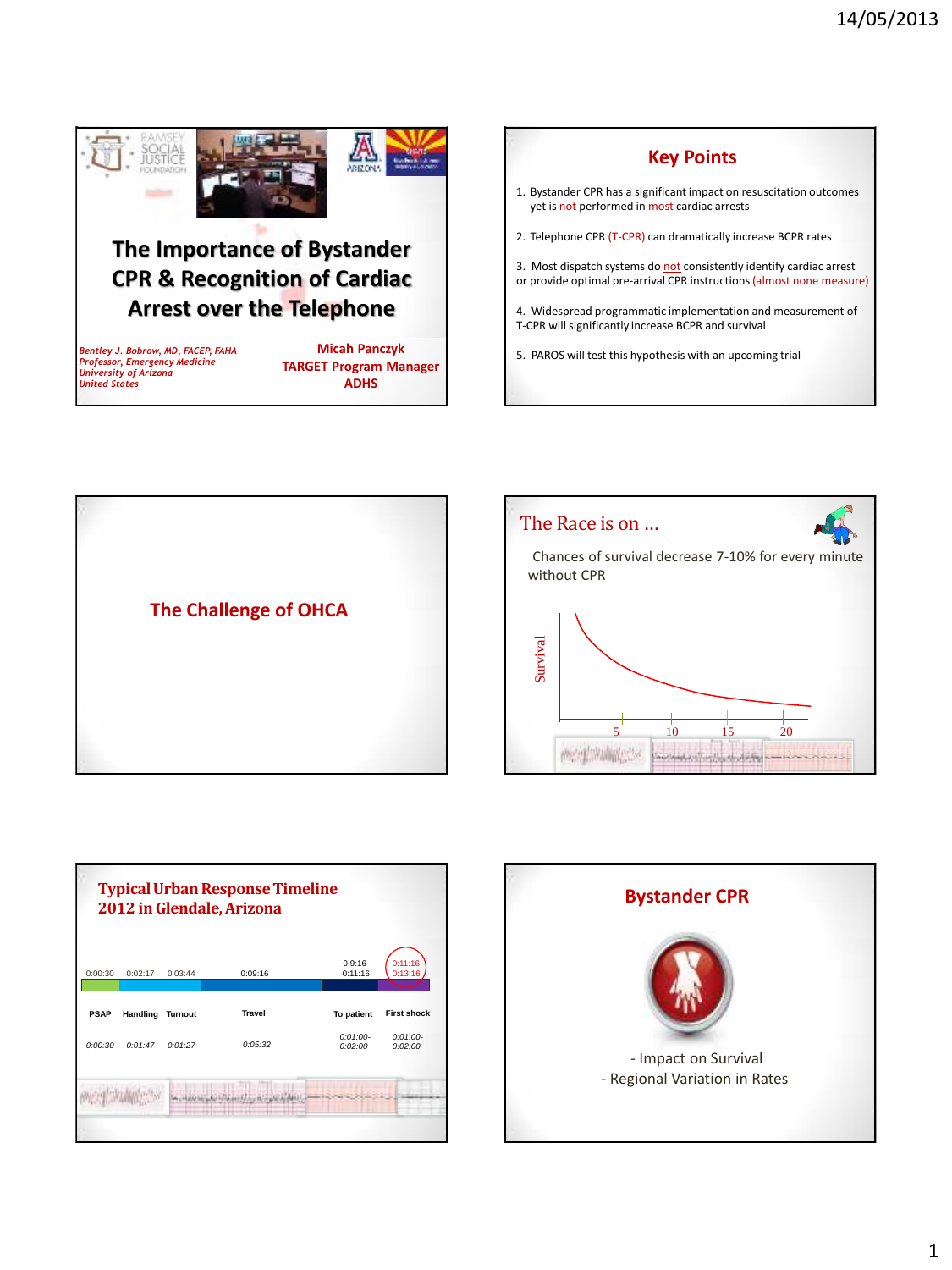



| <b>Bystander CPR Rates</b>                                                                                                                                                            |                       | <b>Bystander CPR rate*</b><br>(%) |
|---------------------------------------------------------------------------------------------------------------------------------------------------------------------------------------|-----------------------|-----------------------------------|
| ▶ 32% New York (Gallagher, 1995)<br>▶ 21% Detroit (Swor, 1995)<br>>15% Ontario, Canada (Stiell, 2004)                                                                                 | Japan - Aichi & Tokyo | 45                                |
|                                                                                                                                                                                       | Japan - Osaka         | 42                                |
|                                                                                                                                                                                       | Korea                 | 34                                |
| ▶19% Europe (Wenzel, 2004)                                                                                                                                                            | Malaysia              | 24                                |
| >28% SOS KANTO (Nagao, 2007)<br>>27% Osaka, Japan (Iwami, 2007)<br>$\geq$ 25% Singapore (Ong, 2008)<br>>25% CARES Registry (McNally, 2009)<br>>25% Arizona SHARE (Vadeboncoeur, 2007) | Singapore             | 23                                |
|                                                                                                                                                                                       | Taiwan                | 22                                |
|                                                                                                                                                                                       | Thailand              | 23                                |
|                                                                                                                                                                                       | UAE - Dubai           |                                   |



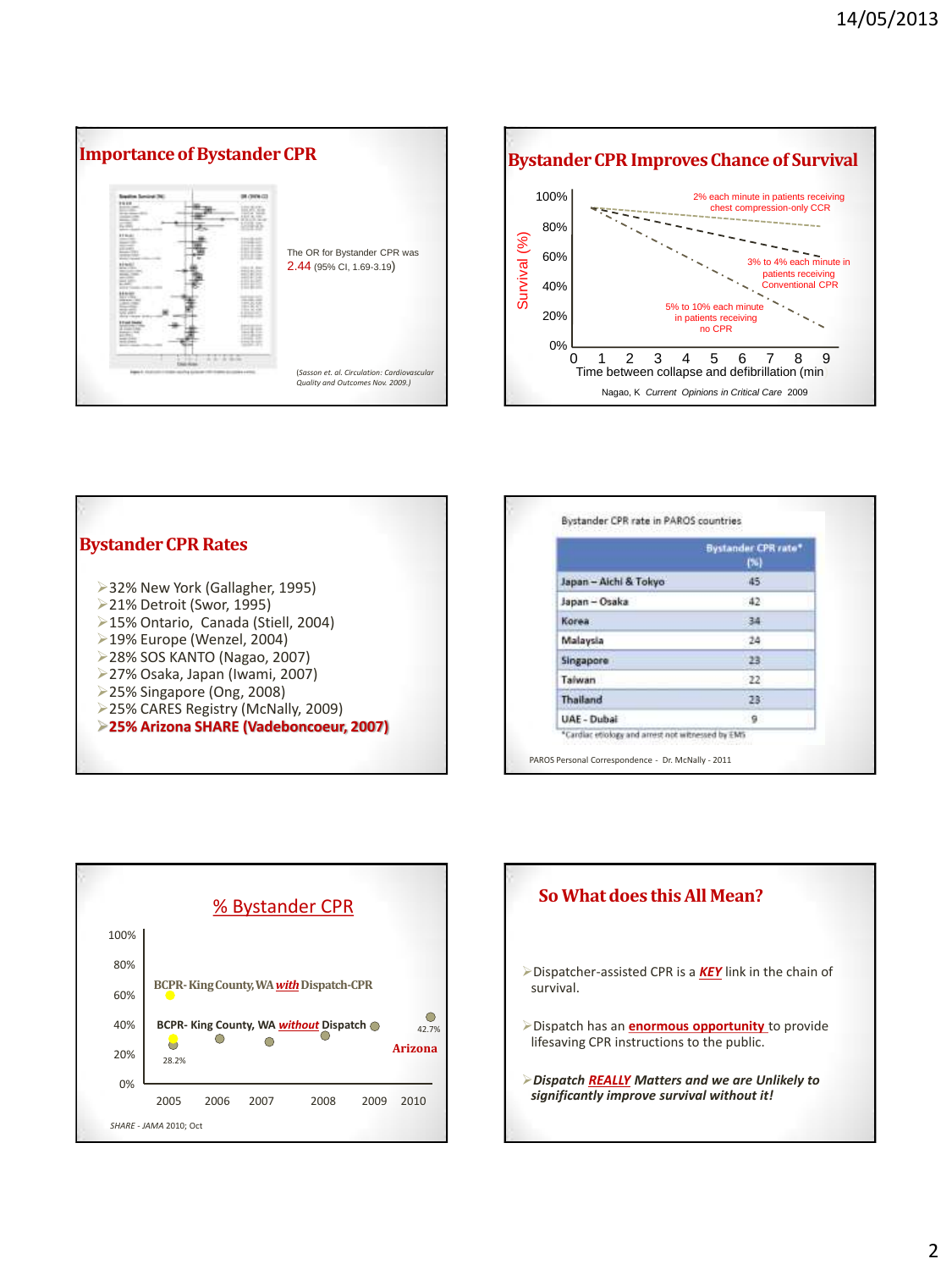# Recognizing OHCA Over the Phone:

Impact on Survival

- The 2-Question Model
- Agonal Breathing









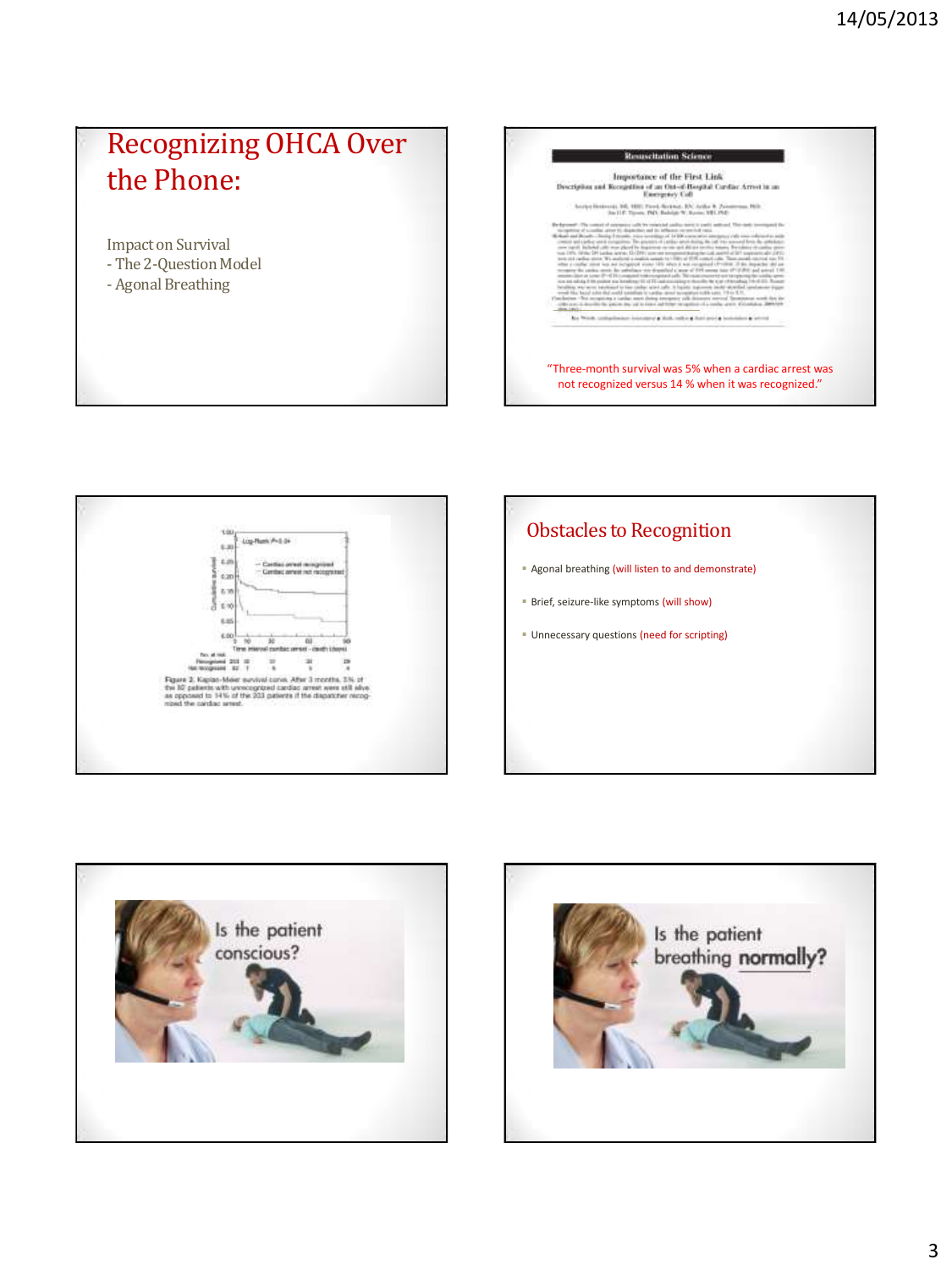#### **Agonal Breathing Resuscitation Science**  Abnormal breathing in unresponsive patients Gasping During Cardiac Arrest in Humans Is Frequent and<br>Associated With Improved Survival A brainstem response to lack of oxygen  $\log 1$  Bolseav, MD. Makian Zarechu, ME Guarin $\Lambda$  <br/> Byn, MD. Lois Chuk, RS, Yacai Chikari, MPH, Gas Draukos, WA ARTATLP, An<br/>tar R. Sander, MR. Round W. Hirroj, DVM. Exter $\Lambda$  <br/> Byn, MD. Kart R. Kora, MD. Round ti s .<br>All the construction and complete control of property after symbol growth follows and all all the control of the films are a protection of the control of the control of the control of the control of the control of the co Can help recognition of OHCA ic po  $m$  The  $m$ closes distantante integracy node)<br>nel at alimini in the vations EdS are<br>An auditor of the Phonics First Dead of hospital cadia, and a shift attended conclusion<br>ing. An and on of 1710 DML areals), singless the<br>hotel of graphy combined with DML article there Occurs in up to half of cardiac arrests of the passes (2017) Also Most 193 patients to<br>have been at 2.2 m 1<br>with the pap 1931 talks<br>with an pap 1931 talks<br>with the ball the why paper and in 1974-192<br>1. Journal We - IRT announce wh<br>massed among 38 of 17 patients<br>of odds suice, 3.1, 1974, and does Can persist for several minutes Associated with improved survival